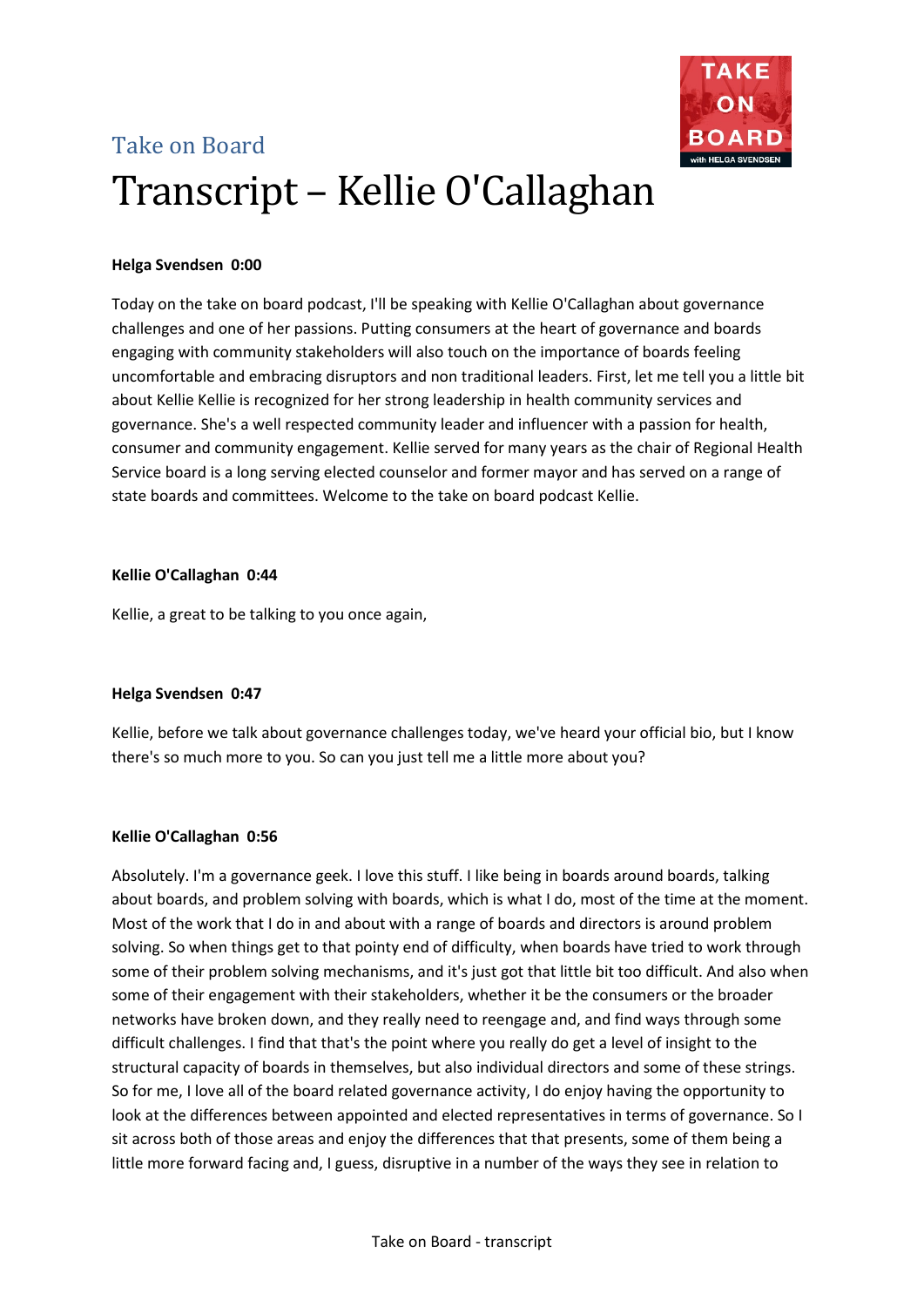governance. But for me, I think the role of boards and the role of governance in providing clear decision making frameworks are exceptionally high standards of compliance, risk oversight, but also some great ways to engage directly with communities and stakeholders around how organizations work is really where I sit in terms of the stuff that I do. What I do also enjoy immensely is working in rural and regional communities and trying to dig down a bit and Find, I guess what I described as non traditional leaders in relation to governance, try to draw out those people who've got exceptional skills and exceptional level of awareness in terms of what their communities and their organizations may need because they may already been part of organizations and really bring them more formally into a governance setting and create some pathways for them as well better hang out in a regional space. have grown up here.

#### **Helga Svendsen 3:30**

You are a Gippslander, right?

#### **Kellie O'Callaghan 3:32**

I am a proud Gippslander. Tell us what you love about Gippsland. What I love about Gippsland I think I love the connection to community and I've had a lot of conversations, particularly with our local Aboriginal elders around the work that we do. I had the great privilege of growing up in proximity to community based organizations but also in the primary school I was within where there was a signal A level of interaction between our broader communities and our regional elders. The very early had a very clear understanding of the importance of connection to country and community and what that meant. What I know now as an adult and still working with our local elder community is that was informing all of my understanding around the importance of connection and intergenerational connectivity within communities more broadly. And having a very firmly entrenched sense of responsibility and accountability, in form informs your practice in what you do and how you operate and interact with people around you. So I think that's probably reflected in where I've ended up in terms of work and in terms of staying within Gippsland and trying to build a good solid foundation of decision making practice and opportunity in the governance space across our region. But it's a really good launching off space to be embedded within communities that I know full will will hold me to a level of accountability on a daily basis, whether or not I asked for that opinion that there is something about the connected to communities and knowing that you'll have that level of responsibility. But the other thing I did learn and this was particularly important, and we'll talk about it a bit more when we talk about, I guess health boards and consumers is when I was initially unwell about 18 years ago, I have reorder immune disease called weakness, granuloma traces of the same autoimmune disease that Mark Colvin for those who are familiar with ABC Mark Coleman. He passed away in recent years, he also had weakness and then had a breast cancer diagnosis about now six years ago and that great level of what I always saw as accountability and responsibility community also served to wrap around me in a very solid way to provide a level of care and support and active encouragement that I had within that community. So there's this really lovely balance between being accountable in a leadership role and in a governance context. But also knowing that having driven a broad range of that work within a community in a regional city that comes back to support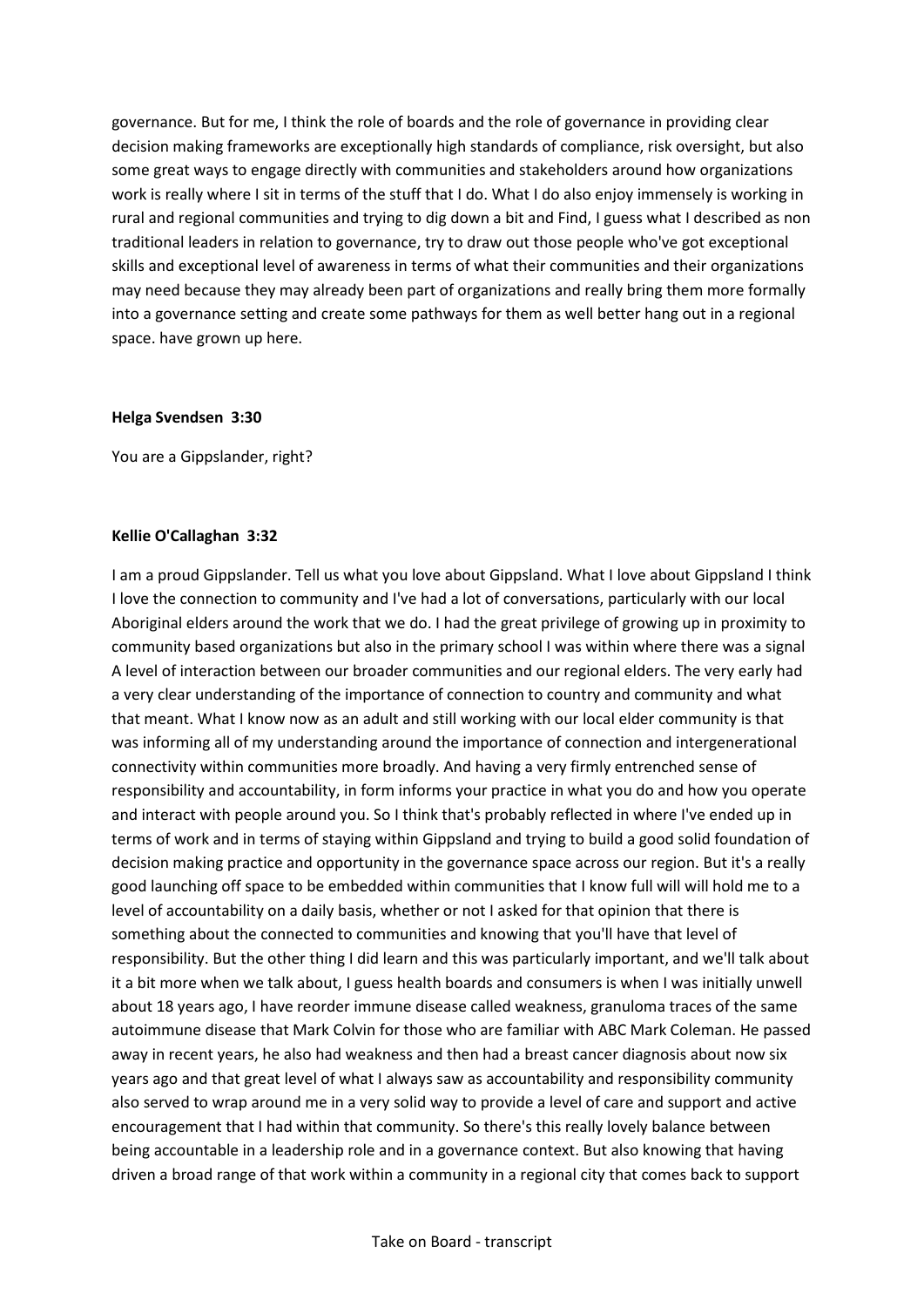you in terms of your work within community, and when things go wrong for you that it's there to represent you as well. So I'm pretty lucky to be living in Gippsland.

# **Helga Svendsen 6:37**

And it's such a beautiful example of how engagement is that two way street?

# **Kellie O'Callaghan 6:41**

Absolutely. And I think one of the things that we often don't really understand in relation to boards because there's always a misconception that boards are unattainable. They're hard to reach this something that I misunderstood. There's something very, almost not Clear, we talked a lot about transparency. But then when you ask someone what a board does, if they don't have that immediate exposure to it, they can find it very difficult to explain it. For me about breaking down those barriers is also about having a level of engagement directly with your stakeholders and your communities to the point where they do have access to understanding the ins and outs of how you make decisions while you're making them and what the impacts are going to be. So that you can truly inform your own practice in both ways. You can inform community about what you're doing, but they have a direct opportunity to be engaged with you in governance, as a board, either appointed or elected.

# **Helga Svendsen 7:41**

What was your first board and how did you get involved in that first board?

# **Kellie O'Callaghan 7:46**

I was one of the heads many people describe these kinds of things, you wander into roles, not expecting that that's where you're going to be so like many people I'd been on not for profit organization. committees from time to time I've been on the preschool committee, I've done those sorts of things, and enjoyed it. I never really saw much of it as being a pathway to anything else. I then had my initial consumer experience and found myself engaged with our local health service. And through that engagement as a patient was approached to be part of the community advisory committee that existed in that service, which they really first kicked off, you know, we're talking quite some time back then. So my initial diagnosis was now about eight years ago. But there's that I guess it was a political imperative around having more of a focus on health consumers, particularly in health boards, around engagement. And as time progressed, there was a direct desire on the part of boards and the minister's office at the time to have helped consumer representation sitting on boards. So as that body of work was was coming on board, I don't know that there was a lot of clarity around what that would mean and what level of support that would require. But I think I was lucky to be in that initial cohort that came in. So for a lot of boards, where they were seven seats at the table, they increased them to April nine. And I went in to one of those spots at Latrobe regional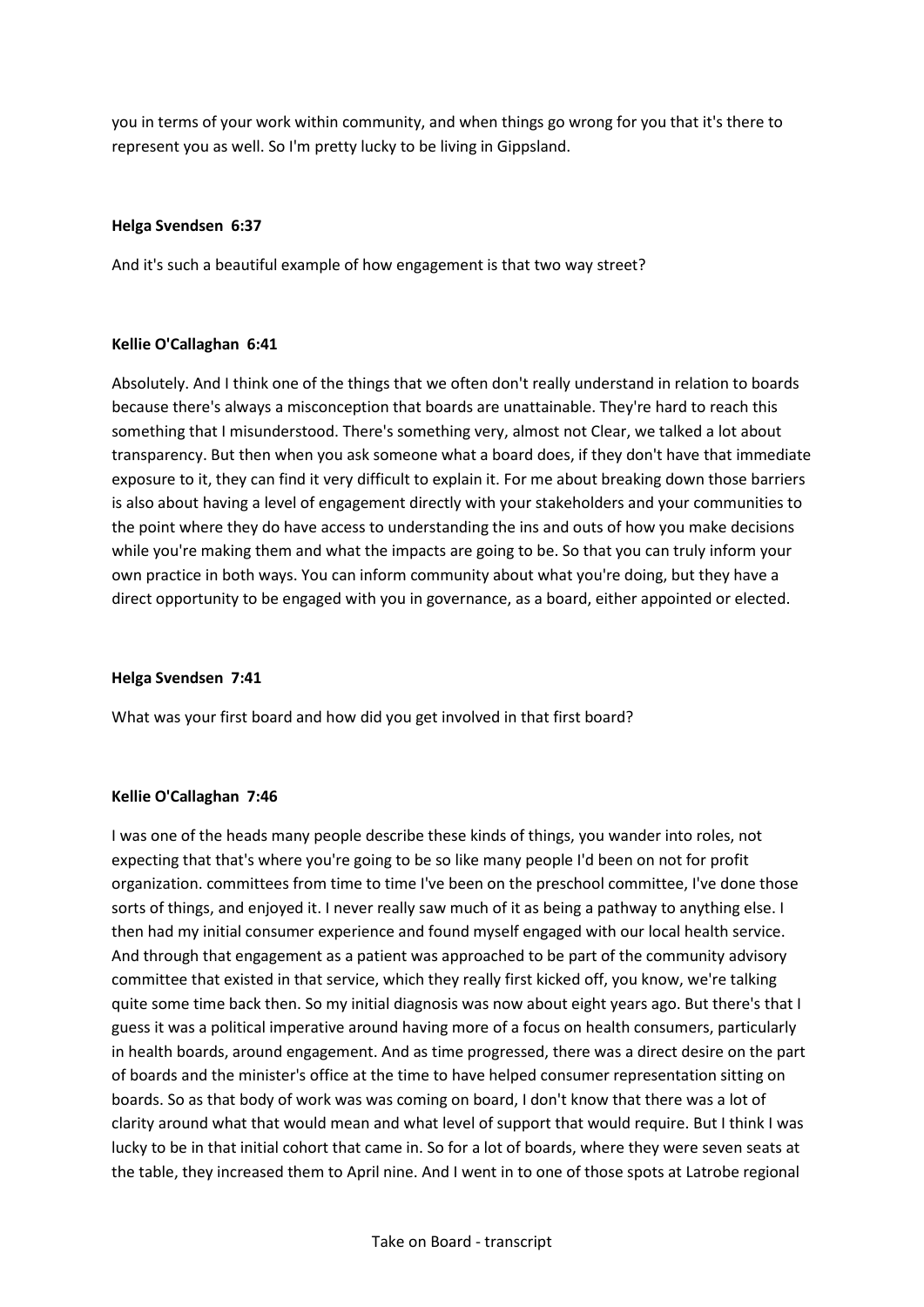setting there for a while and was very much the rookie on the board was very, very fortunate to have exceptional mentors, and very generous and extremely patient, people. And anyone who knows me knows that I run hard and fast. So I'm desperate to get in my change, make it all happen immediately. And I'd say always probably even more enthusiastic and inspired but probably a little less informed when I started in that space but allowed me to fail safely. And I think that's something that I talked about quite a bit when working with boards and directors is I had a lot of people around me who led Me to build trust quite rapidly, who actively encouraged me to ask questions. And I one of the really practical things for boards is understanding how to be able to do that for new directors coming in and said in my first board meeting, I remember sitting there just watching and watching the world go by and thinking, great, this is terrifying. Not really sure how I'm going to hold my own in this space. There's a lot of really smart people sitting around the table, and I'm not really sure what I bring to this, I couldn't quite see the fit. But by the end of the meeting, one of my mentors in the room and it was Keith Hamilton, he was also one of our local members actively encouraging me to have a question, please ask a question. I'm like, Oh, no, it's gonna be a silly question. And he spent quite a bit of time engaging with me about the importance of just getting your skills up and getting to that space where, irrespective of what the question was that I was going to bring to the table, whether it be that meeting or another one That I really did need to start building that muscle around, being confident in the space and confident in engaging and often on boards will talk about the skill set the board members bring, whether it's legal, whether its financial, whether it's more of a community engagement perspective, little something more compliance and risk focused. We often forget that there are a range of other skills that you need to be able to exercise around the table to engage with that cohort. And it's not simple. So I was really very, very fortunate that that room had a significant level of awareness and preparedness to bring on someone who was fairly obvious to everyone. This is my first time sitting around the board table in a substantive way and quite actively encouraged that. What's your question today? What's your next question?

# **Helga Svendsen 11:54**

And I think it's always think it's interesting that those new people around the board table, whether it's new to that board or New to the board table all together. That newness really brings a different perspective. So can bring incredible value to that board table because you're new to the boardroom or new to that boardroom and you see things differently. So it can never be undervalued. I think that newness, it's actually a real strength, sometimes in the boardroom rather than a perceived weakness.

# **Kellie O'Callaghan 12:20**

And one of the difficulties I think boards do find at the moment, and it can be very challenging to get to that very safe landing space where boards can embrace that is that level of discomfort and the challenge around being comfortable with being uncomfortable. I've set in a number of boards, goodness knows I probably sit in a few now where it is quite clear, in a number of instances that I may have to preface just to get people to a level of comfort that I know what I'm presenting them with is something they're going to feel uncomfortable with. So it's almost like directly engaging with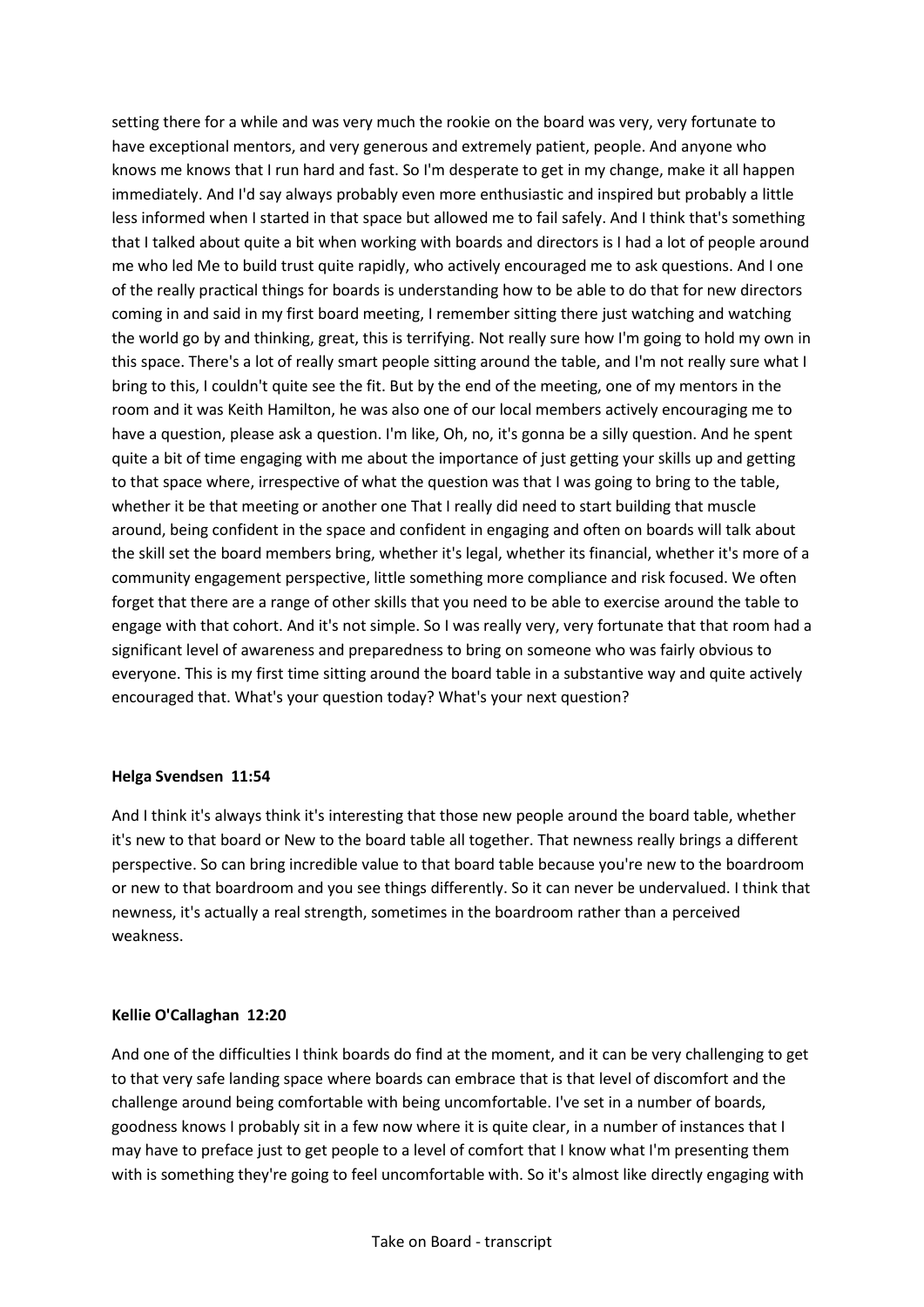the conversation around and understanding that I know what I'm about to say to you is going to give you a moment of pause, I know what I'm suggesting is going to have a level of reaction potentially is going to feel a little disruptive is not going to sit comfortably. But we need to have this conversation. And that's hard when you're huge. But if someone who is new has a level of opportunity to create a by board, to have that conversation, or has some level of skill or awareness about how to preface that, or how to get themselves comfortably, knowing that they can ask it and feel uncomfortable and still walk away and it's okay, then that's important too. And that's a real challenge for boards. And there's a very distinct tension in board spaces around particularly disruptive and non traditional leaders. Feeling potentially ostracized by the group think of a very comfortable board set and not feeling they can go in there and just ask the disruptive question, but the the trick for any board, really is to understand that if you're not having those conversations in the board, someone else is having those conversations about you somewhere else, and it will come and bite you at some point. So you really got to get around those things that you feel least comfortable with. And find a way as a board to encourage them and if that means having someone in the room, you can literally slow the conversation and just say to everybody, you know what, I think we're feeling a little unsettled. It's okay, let's just keep going with it. Call it out. signposted as you go. It's really good trust building within boards, but for some, it can be challenging and difficult and it's exhausting for those who are the signposts along the way. And there's an important level of recognition that we need to give to getting around those disruptors and those engaged Do are persistently trying because you run the risk, they'll walk away if they feel they're the only one in the room that are putting the other sides of arguments or trying to bring in a different perspective to the group. So you've got to be able to hang in as a board cohort to be able to do that effectively.

#### **Helga Svendsen 15:18**

And you've been the chair of boards before and the things I'm hearing from you now about being upfront about being uncomfortable and encourage uncomfortableness. You know, I think if a board is always comfortable, they're probably not doing their job very well. So really encouraging and expecting it. What are some of the other ways that as the chair, you have really led that possibly diverse groups or diverse skills and experience or, you know, other voices to be heard and lead that group in that uncomfortableness? What are some other ways that you've used to make that happen?

# **Kellie O'Callaghan 15:53**

I think sometimes what you do need to be prepared to do is get comfortable in the silence which is absolutely nerve wracking for directors a lot of the time can be completely unnerving for ci to let the room seat. I know the first few times I did it, it just felt terrifying. Because there's almost that anticipation of like, whenever we're now in a silence, I can see that this is eyes down, no one's going to look at me at this point. So you know, just being able to observe the room that there's a level of discomfort. And it's often around highly challenging issues. We're not talking about just doing your run through your basic board agenda. It's people usually pretty primed by the time you get into those spaces, and there's this challenge, but feeling comfortable to let the room just seat so that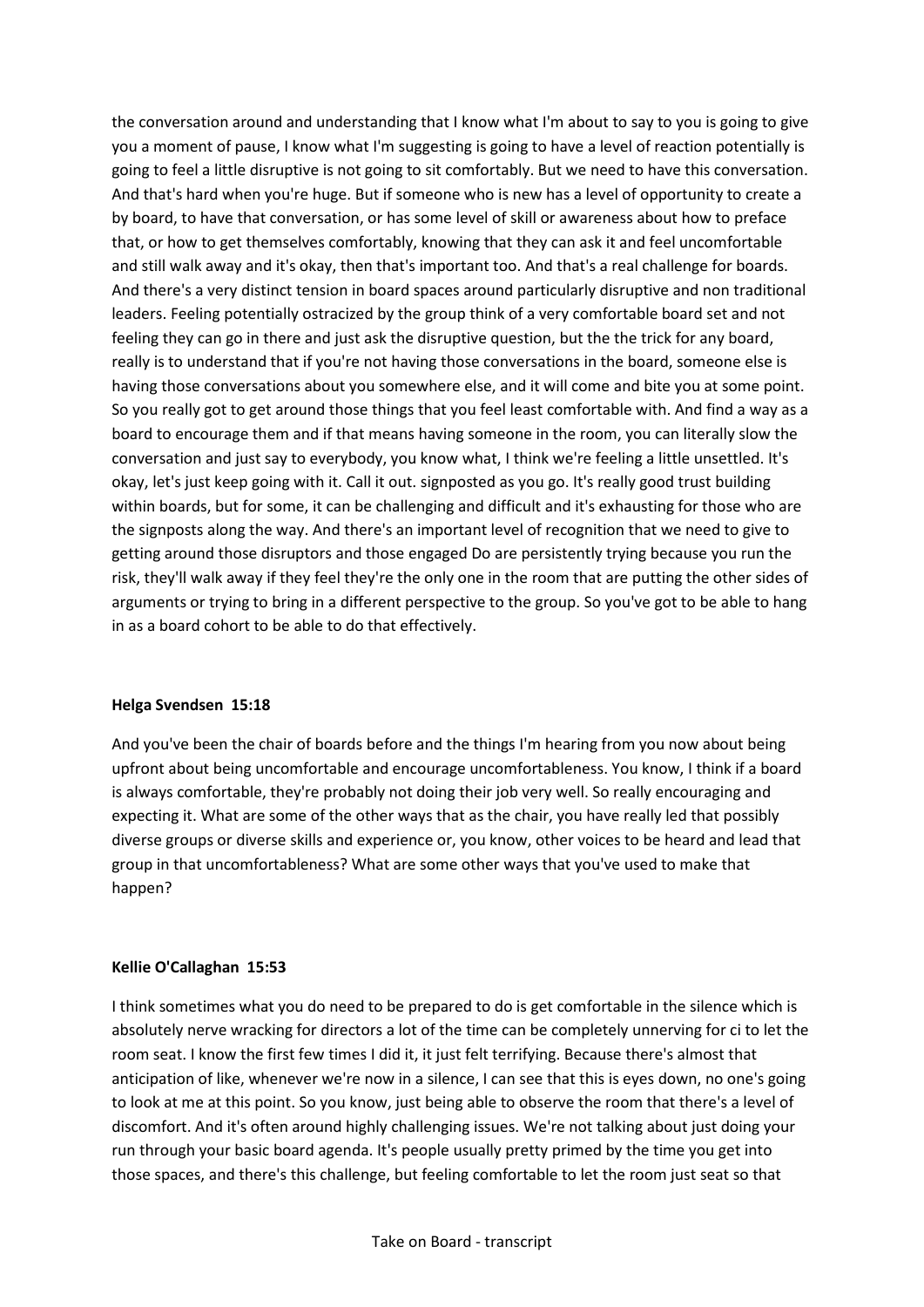there is an awareness that there is broadly around the table a level of discomfort, in itself is quite a skill, not filling the void and letting the group in themselves get naturally to a point of the next conversation. And that's really hard, particularly if you're a strong g Something I have to watch quite carefully because I can be very firm. And very direct, I run a tight meeting, usually because it quite heavy in terms of content. But I will be running through my mind at the same time, I need to back this away and allow for that conversation to happen. And let the board take that conversation where it needs to go and trust within myself that I can get that safely to where it needs to be in terms of a conclusion. That's difficult. Because it means you have to sit with the discomfort of not saying anything, and knowing that the rooms probably struggling with where to go next. But just let them take it day. And just keep that flow and keep everyone engaged and keep it moving. While you're processing enough of it to then wrap it up and find where that safe let you basically often think of it in a visual sense. There's a whole lot of stuff going around and you just letting that playing gliding. Just let it get into a safe landing, but don't Pull it up so hard that everyone's like, right, we're just going to shut down this conversation, I don't want to jump in. And just give some of those really gentle guiding opportunities within your board, particularly if you've got some more quiet members or some newer members to your board. I know this is uncomfortable. I know this is challenging. This is going to take some time. We don't need to resolve it today. But we need to have these conversations. So let's just keep working it through and bring that conversation forward. When it works well, it works beautifully. When it doesn't, you've also got to be able to call that too. So you do have to know and part of that just using your your board chair muscle to the point where you know that it automatically is the time where you need to intervene. They need to be safe spaces the conversations need to be such that you're not going to damage the capacity of the board to interact more robustly and vigorously with each other over time. You don't want to burn everybody in one conversation because you will never get another good one out of them again. So there will be times we need to intervene. It's okay, let's just take a break. And it can be a physical break for boards often is a real reluctance to just stop and take a break. Everyone just go for a walk from it, and it's come back and do it again. And it is something I've learned particularly in local government where things can get quite heated where the debate can be quite solid. I think one of my colleagues said to me, once GU your colon a German and I will and I'll call for a German even from outside of the chair, as a counselor sitting in that space. There's no point having Everyone sit in a tangle in a room for the sake of it being good sports for those watching. The decision making process is not going to be best informed by a struggling room of decision makers. So giving everyone a few minutes just to step it out and take some time back and get into a good friend rider. Bring those conversations back to the tables really important.

# **Helga Svendsen 19:58**

Thinking about counseling I'm not sure if your council is one of them. But increasingly councils are webcasting the council meetings and or have the community there and then observing they are open meetings. How does that impact that? You know, that struggle for the sitting in a discomfort that struggle for the right decision? What's the impact there where you thought,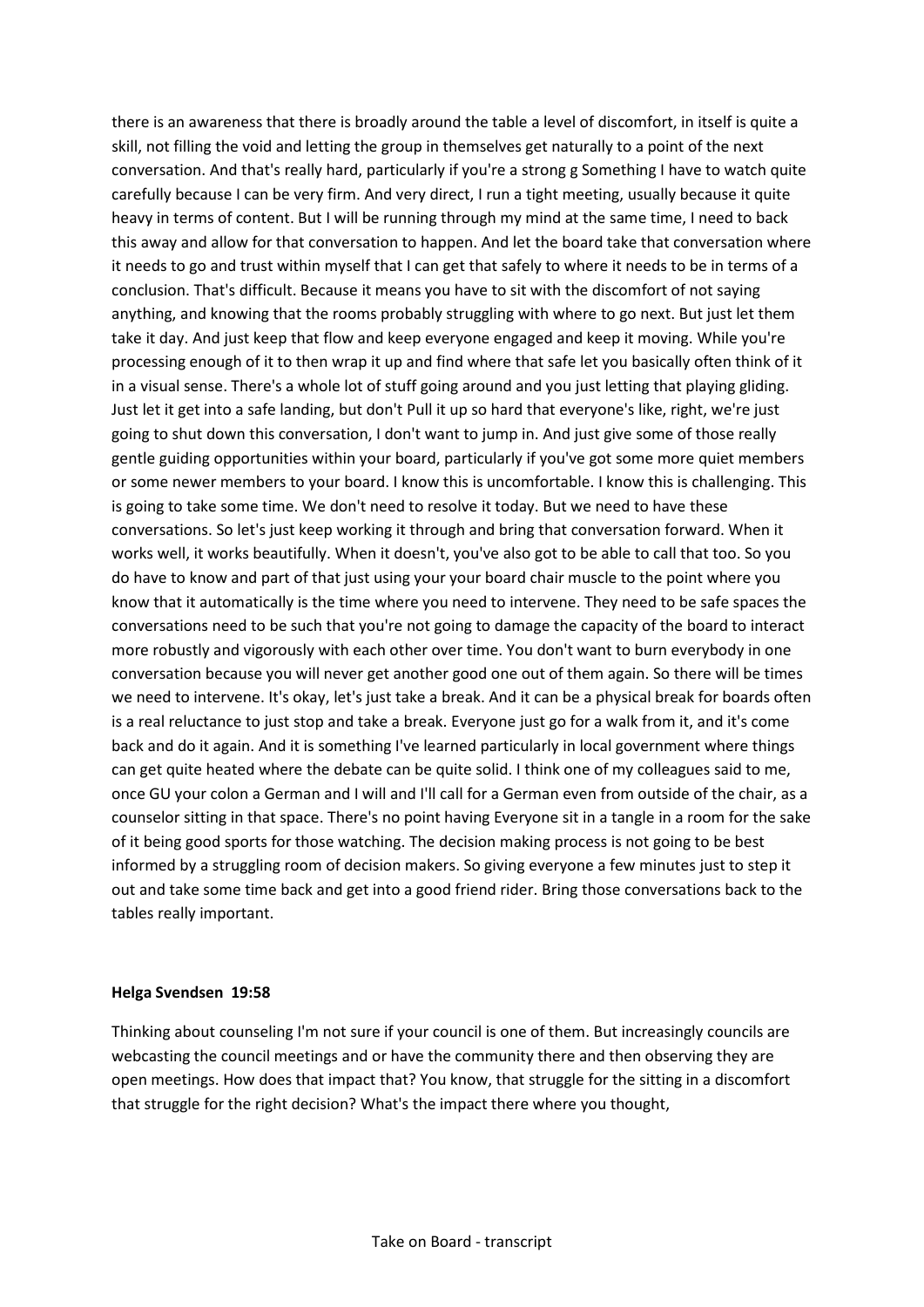#### **Kellie O'Callaghan 20:21**

It's really interesting because we've gone to live stream. So live stream for us started in my middle term. So we gave it a good solid test run at that point. So we went straight to Facebook Live To start with, we've gone over to YouTube for a number of reasons. from a management perspective, it's much easier Facebook can be a little more unwieldy to utilize in that space. What I have noticed is that the number of people attending the meetings proper has reduced significantly.

Now that we are available on a cast and frame. But I think the awareness of the decision making because people can go back and check. So I can say at the 33 minutes of go and have a look, this is exactly what I said, people can actually go and check what it was like and also replay that conversation. There's also an opportunity to see the entirety of the room. And when you're sitting in a room proper in in a gallery, you can, I guess, get distracted by the other things going on around you. And when you're watching that, and you're watching the fullness of a room from a different perspective, the conversation itself actually captures your attention a little bit more than the visual. Whereas when you're in the room, the play of the room is probably a little bit more at the forefront. So we've got a full cranial CDs in any elected government space. your elected officials will play to the crowd, if they've got a big crowd if there's nobody there that won't bother. People are only ever going to try and do that. So those rules in a boardroom where everything's through the chair do apply in local government, but they tend to be less proactively managed. Because real the reality of the situation is is pretty popularly elected. So people are bringing matters that are of interest to their constituents into the room for debate, and they're wanting to make a bit of an impression. So it does change it a bit. What is really interesting for boards, and local government as well as the challenges around social media that that then brings to the fall, once you start engaging in whether it be a webcasting space, or you know, Facebook, Instagram, whatever it is, Twitter seems to be a real challenge, because of the pace that exists with it and how quickly conversations can turn. And I do know some organizations who stepped away from that space, because they don't feel they can manage it. I don't necessarily think that's wise, because I do strongly believe and we were just talking about it earlier. If you're not out there talking about it, someone's going to be talking about you anyway, you might as well be in the conversation. But I'm extremely comfortable in social media. So I engage as a board director, I engage as a chair of organizations. I engage As an elected official, and there really aren't a lot of conversations that are out of bounds, but I also apply the principles. And it's quite clearly indicated on all of my platforms, that if you're having a conversation you wouldn't be prepared to have in my lounge room that I wouldn't tolerate. If he was sitting in my lounge room, then don't expect to have it on my social media account. That took me a while to get to the point of being comfortable with excluding people from conversations, but now I don't worry about it at all. doesn't stop me having difficult conversations. But the tone and the level of respect that needs to exist within those conversations is a minimum standard for me. So getting organizations to the point where they feel comfortable around, having an authorizing environment around social media is really important. But the other thing too, is it's an engagement platform now that so many members of our community are using, if you're not out there engaging and you're still relying on paper based surveys and talking The people who walk through your front door, then 80% of your audience have just been lifted out of any of the community engagement and consultation. So getting boards, particularly to a space where they can engage proactively, whether it is by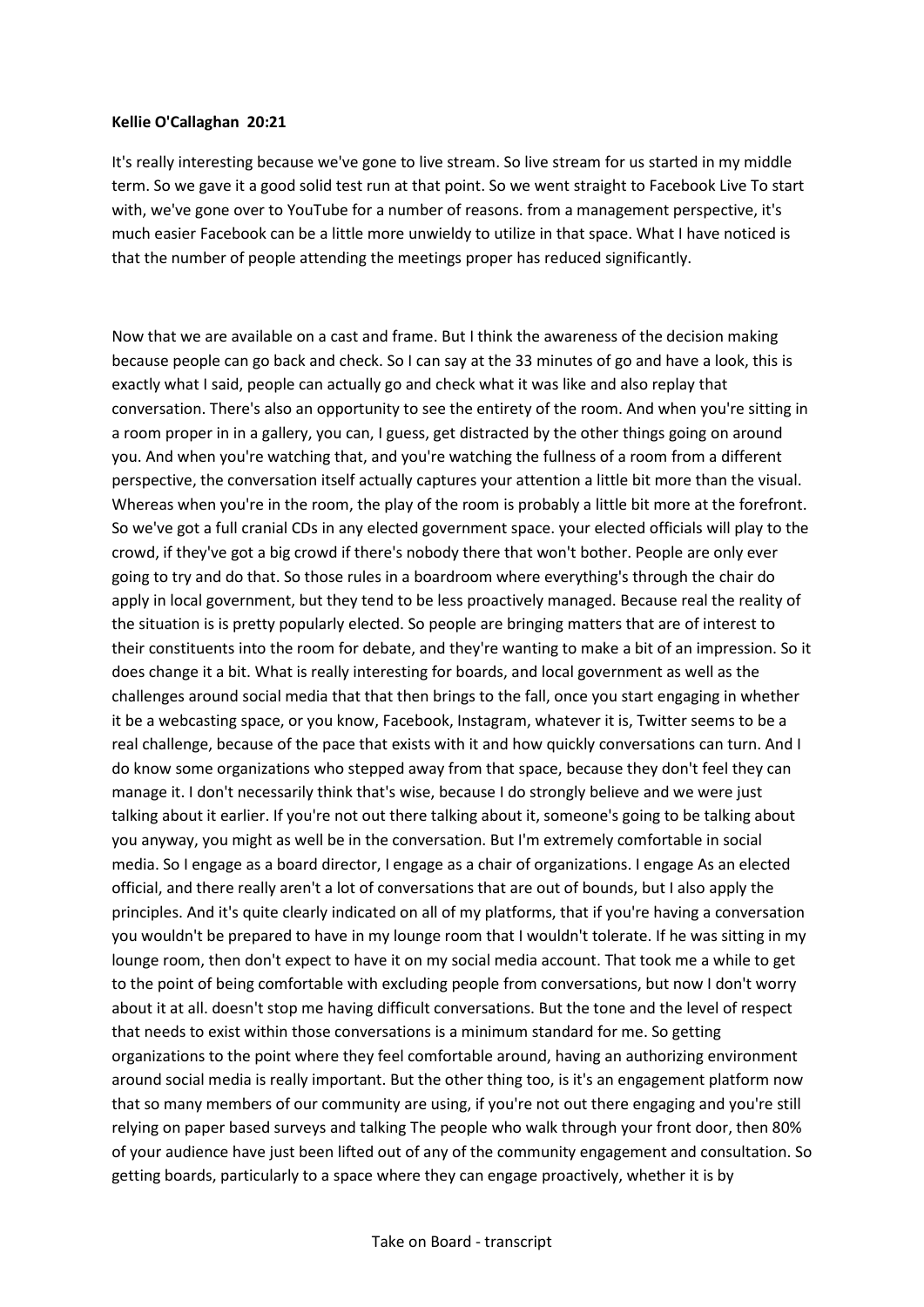webcasting, whether it is by having an Open Board Meeting right now, and they know whether it's about having your board directors directly engaging with it can be consumers of your services, it's just it's essential. Now, if you're bored, scared of it, acknowledge it, but then you need to get some support and being able to do it effectively and safely. Because goodness gracious, if you do it badly, you can end up in more of a tangle when then you had to start with but ignoring it and hoping it goes away, is a very naive position for a board to be in and it's stalking you whether you like it or not. It's going to just keep creeping up behind you. And there is nothing worse for board director. And I have this often when I'll go into services and I'm doing some work. with them. And I will tell them what I know is happening and what's been spoken about in relation to the service to their capacity, even in relation specifically to direct as individuals or as a group. And they are horrified because they don't know you're operating from a very vulnerable in any ill informed position. If you don't know what others are saying about you. You might not like it, but you need to know what it is, so that you can effectively engage with it. And social media really is one of the platforms you've got to get into whether you like it or not.

#### **Helga Svendsen 25:34**

If you are going to be an effective governor of an organization, whichever sort of organization that is if you don't know what your people are saying and what they need and want and desire, you're going to find that governance of the organization fairly challenging as well, I would say.

#### **Kellie O'Callaghan 25:47**

Absolutely. And the concept of leaning into those conversations, even if they are extremely difficult is important. Know your honor for you even in terms of facilitating those difficult conversations when you're in a room full of people. You know, the first thing to do is go to the heart of the difficulty of it, the easy stuff. That's the low hanging fruit we can all do that is quite a skill and technique which we can all learn, it's wonderful to see someone who thinks they couldn't do it, then be able to, to build that strength in their skill and do it well. But leaning into those really difficult conversations is important to doing that effectively in social media is essential, because it will get a run on rapidly. And I've had those moments I've prepared a post, I've sat there and thought, Oh, I don't want to put this out there. Because you know, it's going to start an avalanche. And I described it once to some boards that I was doing some work with. The first few times you do it and it's a contentious post or it's something that you want to put up. That doesn't work particularly well. You're literally going to feel like every one of those responses is someone standing at your front door trying to kick it in, get comfortable with it. What can you do, how can you engage, can't ignore it. A good example of one that I saw borrow and health coming off this recent ransomware attack incident around it and Francis diver and her crew have put together some content in an appropriately timed way, which I think is important as well, you've got to understand how that looks, and what that means in terms of what you put forward. But if anyone wants to have a look at, it's on their LinkedIn, I know certainly on facie, it's a good one to have a look at because it shows you a level of acknowledgement in terms of the organization. It gives enough context to demonstrate a willingness to see the challenges that's causing only for the stakeholder group or for the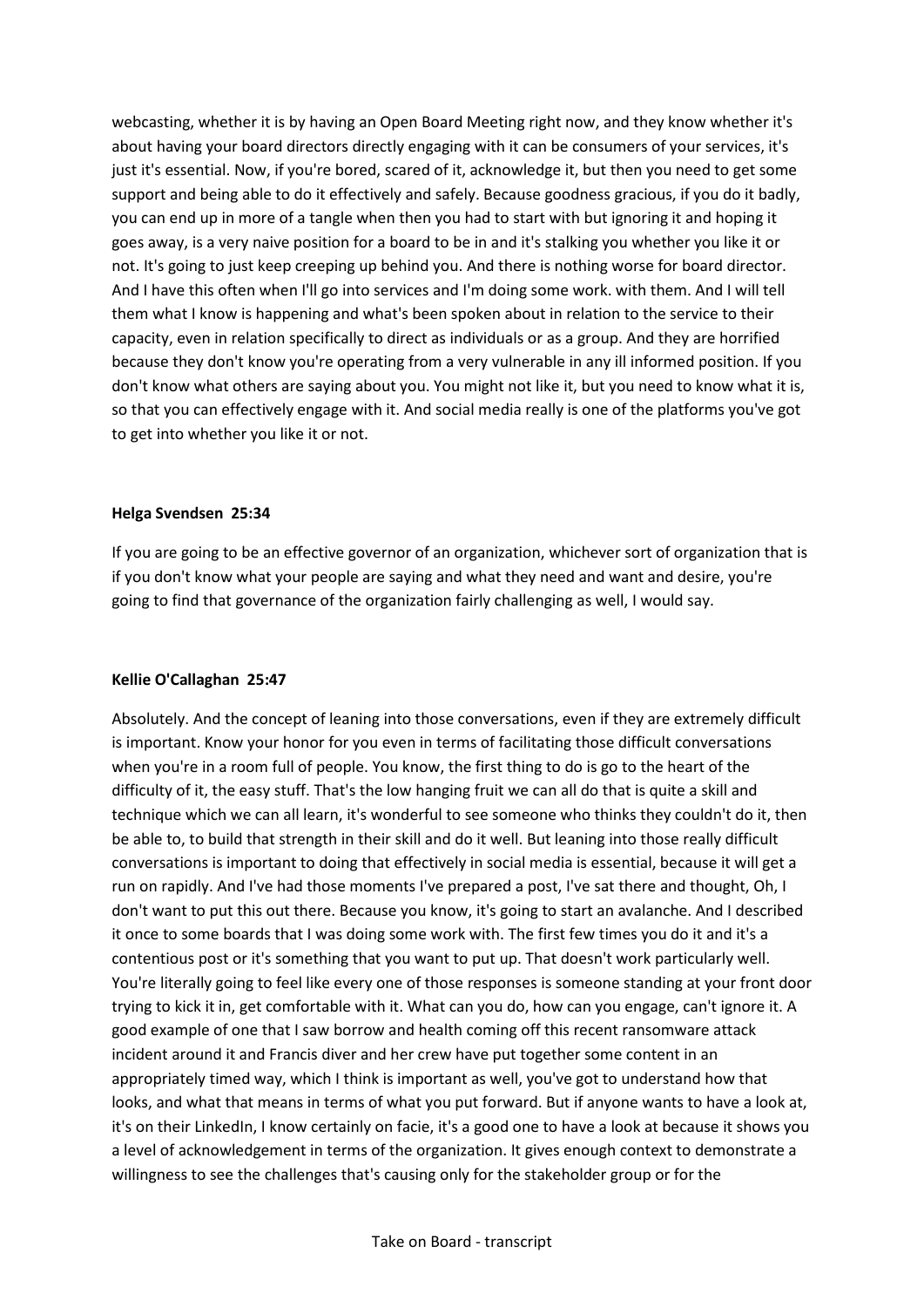organization. But it also ties in beautifully. staff is stakeholders and brings in the human factors of the conversation. So one of the great challenges often around services is not understanding that you're not a facility you've actually got in building In fact is and, and your staff cohorts and your broader networked community is part of the infrastructure that supports your organization. But the Barwon health response that went out in recent days is solid.

# **Helga Svendsen 28:14**

I'll make sure I put a link to that in the in the show notes as well as a great, not the perfect, but a great example of how that can be done.

#### **Kellie O'Callaghan 28:20**

Yeah. And coming off the back of bad news as well. And there's often a real challenge for boards when something went wrong, I think was Heart foundation around some of their ads that they had and then had to come out to talk again about, we think we got that wrong. Acknowledging era is essential. And don't wait for someone else to do it. If you're someone who's engaged proactively in these spaces, and you're watching it happen and I often described as all when I'm watching a car crash. And I saw those ads roll out and photo quite this isn't going to enroll for anybody. And you can see it spiraling but then the pressure of them Market to point out what you've done wrong how you have mismanaged, branded, I guess triggered responses. And I think that was really clear in that particular campaign where there was a triggering of an emotive response about something that was too particularly sensitive to that you effort for good reason. It wasn't well, executed.

But then to try and pick it up, really just had to come straight out and say, You know what, we got this wrong. And thank you for telling us we got this wrong. No, no arguing the reasons why you did it. No one's all that interested in why you got to that point. No one wants to hear justification for why you made a bad decision. They want you to acknowledge it. They want you to acknowledge the impact of that decision upon them. But there's also a very strong sense of justice within communities and stakeholders that standing up for those people who they feel were harmed by what it was that you did, so they might not be feeling personally a fronted By the message but they are feeling the need to represent others who they don't feel like had a voice. If you don't engage in that and quickly acknowledge era, find a way to do that. But from a governance perspective, you then need to be able to sit as board and effectively do the autopsy on that. What was it and you need to sit in the discomfort of hearing that feedback. And for board if you want to do it in a quick Rapid Fire away and you don't have a sophisticated mechanism within your board. bring together all of that Facebook feedback, all of the commentary on Twitter, sit in the room, read it out loud to each other, just sit with it and let it soak in. Some of it is completely unsophisticated, and I acknowledge that. But that's still an unsophisticated conversation happening about you your service or your directorship. It's being held in the public domain. So you might as well hear it, and you might as well discuss it and work through what you would have liked it to look like and what it was Around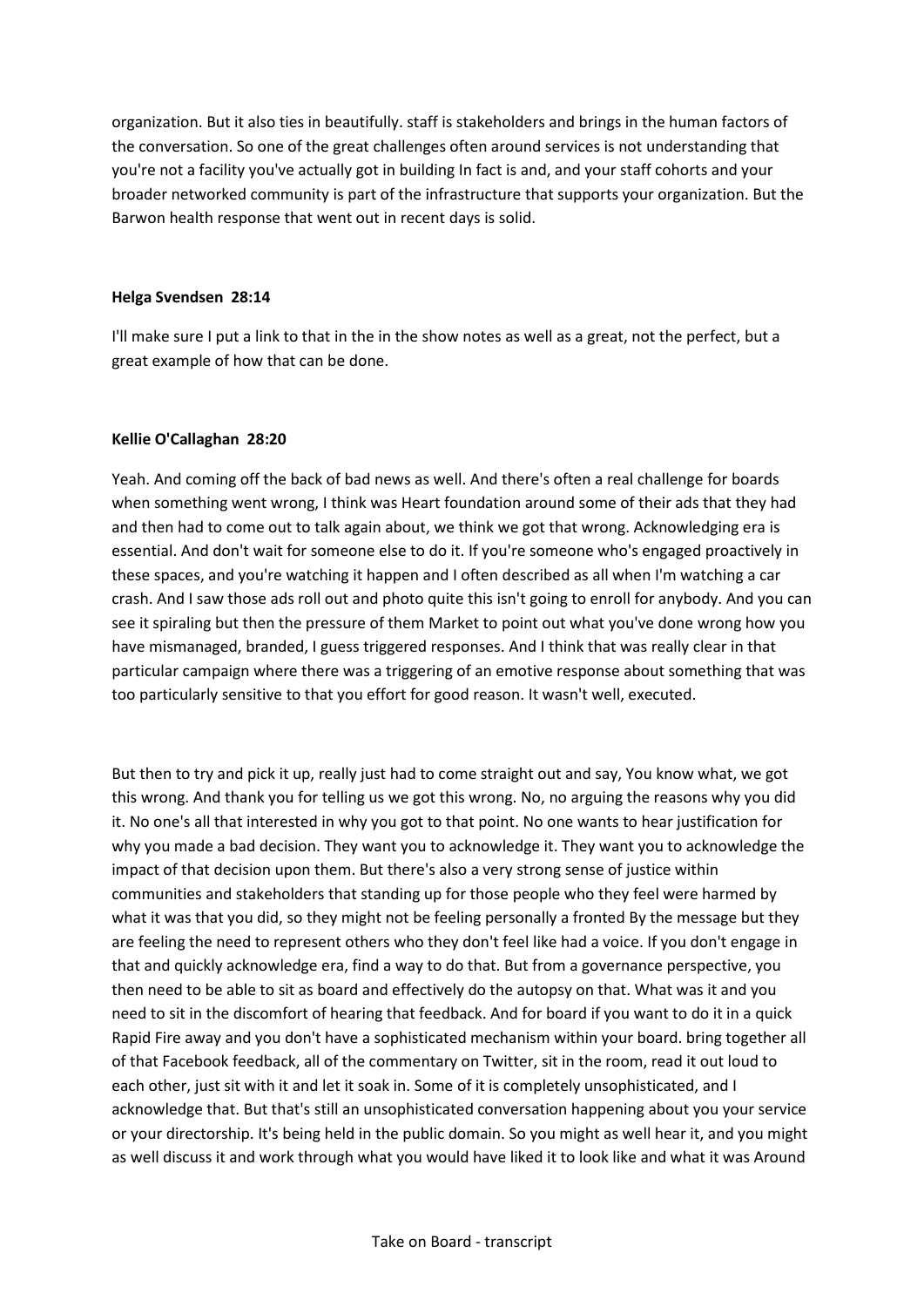the gateways within your organization that got you to that space, how you then rectified it, and how you going to stop it happening again? How you going to do better next time? Exactly. Ah,

#### **Helga Svendsen 31:13**

Kellie, so much wonderful stuff in this conversation. So we've covered a whole range of things around engagement and communities and patients and embracing those disruptor. So I'm just wondering what are the main points you would want people to take away from the conversation that we've had today?

#### **Kellie O'Callaghan 31:31**

I think one of the things is be very comfortable in discomfort, don't feel the great rush and I had someone said to me that either we're very friendly board and, and that's very comfortable. I'm okay and not feeling like I'm sitting in a room full of friends. Sometimes. You can be respectful, you can build trust. But it's not about being friends. You've got a job to do. And I do know I'm an outlier in that. I totally accept it. My level of responsibility and accountability far outweighs my need to be like, I'm okay with that. I've got moments where it feels terribly, terribly uncomfortable. But be okay with that discomfort if you don't have a level of self awareness so that you can at least engage in getting enough skills, build support, or mentoring opportunities in getting to a point of feeling really comfortable with it. When you're in moments of significant challenge in terms of issues, emerging problems, competitive relationships, just difficulty generally at a board level. When you feel within yourself that you need to pull back that's the point where your day to lightning, so do exactly the opposite to what you think you need to do. And get yourself enough support so that you can do it. Don't walk away. We've all had those moments where we're sitting on boards where it's difficult and you think it's just easy to walk away personally. Yes, but the ground Good is not served by the true leaders and disruptors walking away. So lean in, get enough support for yourself. So that you can do well and succeed because you need some wins. I think when you are challenging and questioning and providing feedback that is sometimes challenging for your colleagues, you still need to be able to get some wins. So make sure you're getting feedback, not only within your own group, which can be difficult to hear, but had some independent opportunities for feedback that really do give you some insight into how you're regarded and what you might find is that that body of information looks quite different to how you perceive yourself. So be very aware of those sorts of things and get some really solid resources that you can go back and reflect on if you find that your practices slipping because at the end of the day, really solid practices going to be informed by good work and willing formed work. And that needs to be informed by some good solid governance principles. So if you're a board that doesn't do a lot of professional development, doesn't really get a lot of opportunity to explore the way you're operating as a board, there's a bit of a challenge. So get some stuff in there. But be self aware, build a strong foundation for your principles of governance around good resourcing. Keep learning. And if you really, really are struggling, reach out, get some support, even encourage someone to come and do some observations with your board and give you some really solid feedback which I've done a few times. I love it, because I love a board who trust enough to bring in, as I said once bringing Darth Vader to sit there and give them some feedback. But it's a